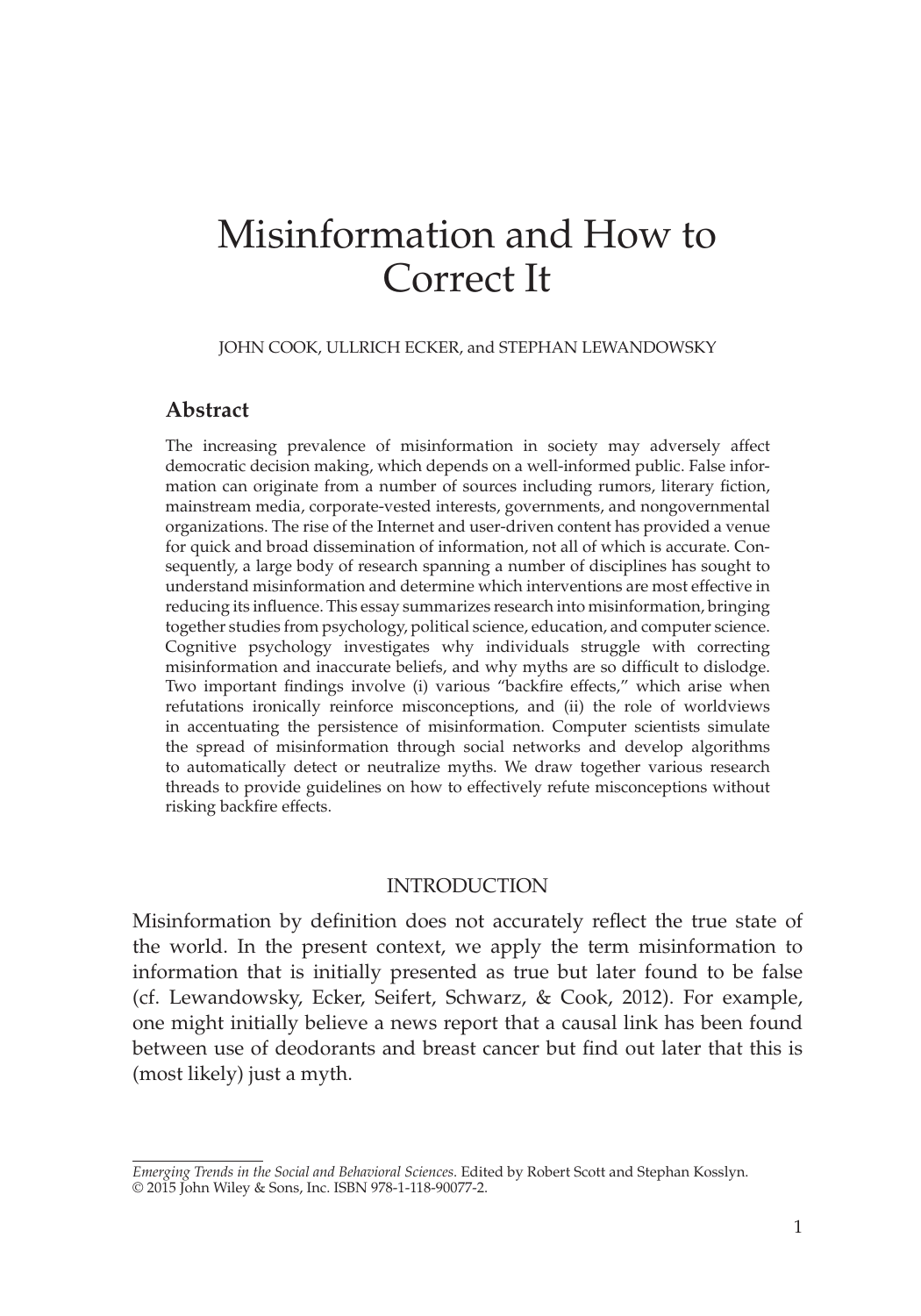There are several reasons why misinformation has a more potentially damaging effect than ignorance, that is, the absence of knowledge. (i) Misinformation can be actively disseminated with an intent to deceive (it is then sometimes referred to as *dis*information). For example, antiscience campaigns misinform the public on issues that have achieved consensus among the scientific community, such as biological evolution, and the human influence on climate change. However, an intention to deceive need not always be present—for example, news coverage of unfolding events by its very nature requires regular updating and correcting of earlier information (e.g., the death toll after a natural disaster). (ii) False beliefs based on misinformation are often held with strong conviction, which is rarely the case with ignorance. For example, people who reject climate science also believe they are the best informed about the subject. (iii) Misinformation is often immune to correction. Despite clear retractions, misinformation and associated false beliefs may continue to influence people's reasoning and judgments. This continued influence can be observed even when people explicitly remember and believe the retractions. Misinformation may thus adversely affect decision making in democratic societies that depend on a well-informed public.

The psychological and social implications of misinformation have been under investigation for decades, although interest has intensified in recent years, arguably because misinformation has an increasing presence in society and its adverse consequences can no longer be overlooked. The meteoric rise of social media, the acceleration of news cycles, and the fragmentation of the media landscape have facilitated the dissemination of misinformation.

Accordingly, much research has explored how misinformation originates and propagates through society, and what its effects are at a societal level. We focus on how misinformation unfolds its effects at the level of the individual. This requires research into the psychology of how a person accesses information and updates memories and beliefs, and how this is affected by cultural factors and worldviews. Applied research has been looking into the effectiveness of various intervention techniques to determine which methods are most effective in reducing the influence of misinformation and how technology can help achieve this.

Understanding misinformation is a multidisciplinary topic, where cultural values, individual cognition, societal developments, developing technology, and evolving media all come into play. Therefore, reducing the influence of misinformation requires a multidisciplinary response, synthesizing the findings of social and political science, information and computer science, and psychology.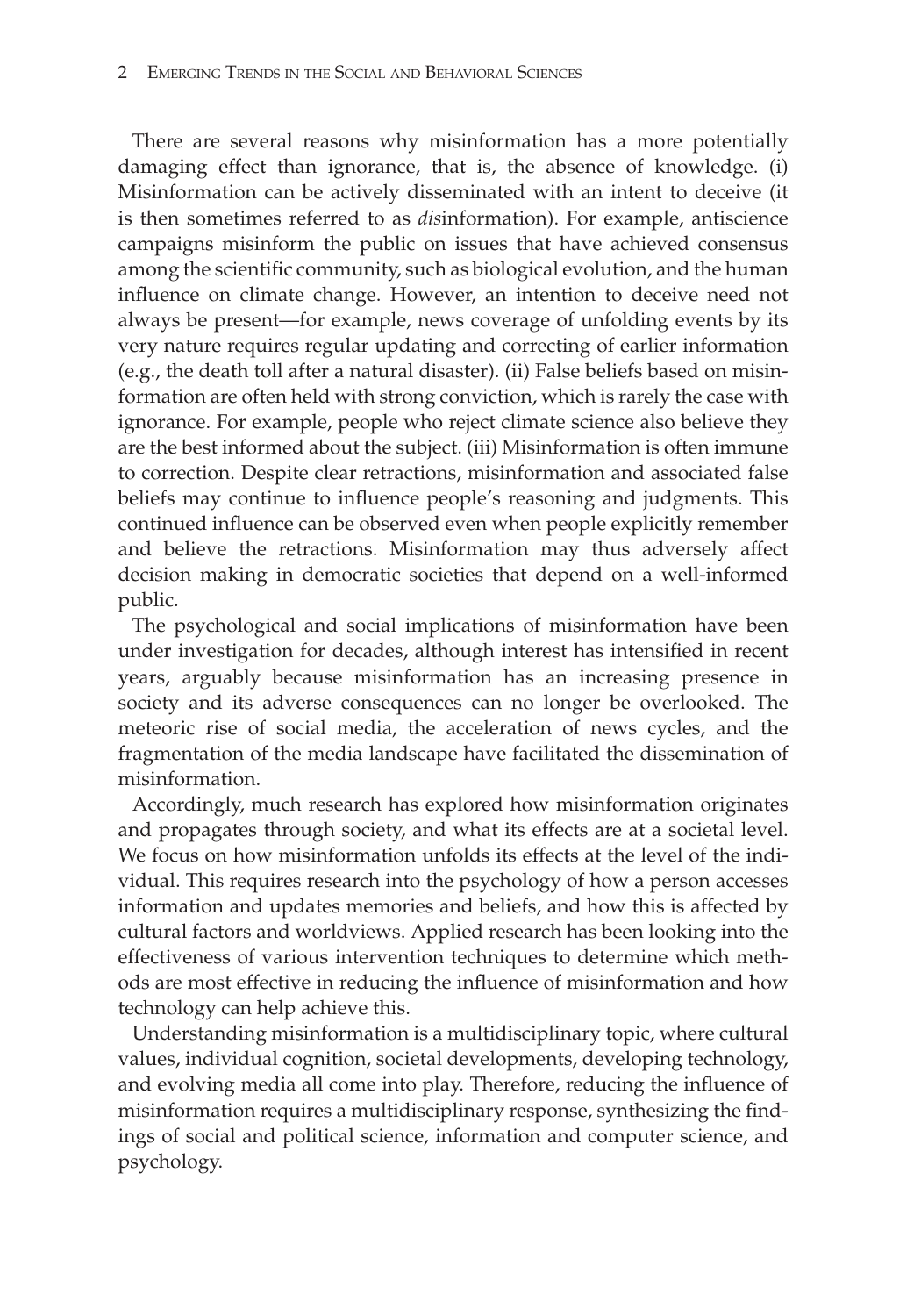### FOUNDATIONAL RESEARCH

#### SOURCES OF MISINFORMATION

False information can derive from a number of sources, and the analysis of the origin and dissemination of misinformation has yielded a new field known as "agnotology": the study of culturally produced ignorance and misinformation-driven manufactured doubt (Proctor, 2008).

Misinformation can be disseminated even by seemingly counterintuitive sources. For example, straightforward fiction is effective at implanting misinformation, even when readers are warned beforehand that the content is nonfactual. This is especially concerning when a writer pretends to base fictional work on a scientific basis, thereby misrepresenting the science (e.g., Michael Crichton's novel *State of Fear*, which grossly distorts climate science).

Rumours and urban myths are further significant sources of misinformation that tend to produce "sticky" memes that resist subsequent correction. Social media websites and blogs, which allow the bypassing of traditional gatekeepers such as professional editors or peer reviewers, have contributed to the increased dissemination of such misinformation.

Moreover, Internet content is fast becoming a replacement for expert advice, with a majority of Americans looking online for health information. However, numerous analyses of online content have found that a significant proportion of websites provide inaccurate medical information. Likewise, the quality of information from mainstream media (e.g., newspapers, TV), and thus the standard of consumers' knowledge depends strongly on the news outlet.

Another potential source of bias, ironically, is the media's tendency to present balanced coverage by giving equal weight to both sides of a story. This can result in "balance as bias," when domain experts are given equal voice with nonexperts.

While misinformation can originate inadvertently from all those channels, they can also be used to plant and disseminate misinformation in a targeted manner. For example, to promote their case for the invasion of Iraq in 2003, the Bush administration announced that there was no doubt that Saddam Hussein had weapons of mass destruction (WMDs) and linked Iraq with the 9/11 terrorist attacks. Even though both assertions are now known to have been false, a significant percentage of Americans continued to believe that WMDs had been found in Iraq even after the post-invasion search failed to turn up any WMD, and around half of Americans endorsed (nonexistent) links between Iraq and al-Qaida.

Finally, there is evidence that corporate-vested interests have engaged in deliberate campaigns to disseminate misinformation. The fossil-fuel industry, for example, has demonstrably campaigned to sow confusion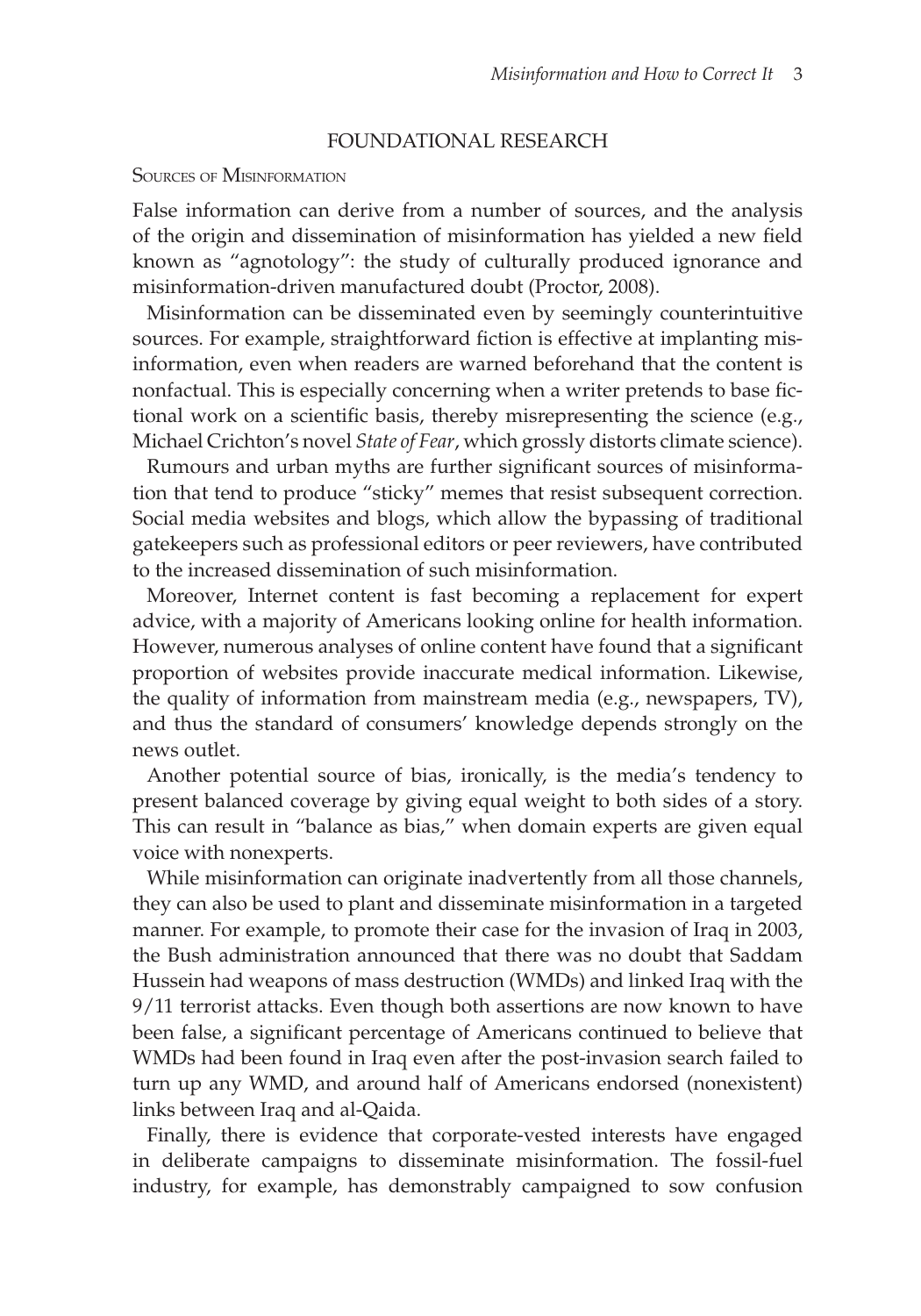about the impact of fossil fuels on the environment, and tobacco manufacturers have promoted misinformation about the public health impacts of smoking.

## IDENTIFYING MYTHS AND MISCONCEPTIONS

Identifying and analyzing the content and rhetorical arguments of misinformation is a necessary step toward understanding misconceptions and developing appropriate interventions. Taxonomically organizing the misinformation landscape allows deeper exploration of root causes, provides insights into the psychology of misconceptions, and can assist in identifying potential policy implications of inaccurate information. Most important, it provides a framework for developing effective refutation strategies.

Foundational work on taxonomies dates back to Aristotle, who defined the first taxonomy of logical fallacies by dividing them into those that are dependent on language (e.g., ambiguity: using a word or phrase that can have more than one meaning) and those that are not (e.g., sweeping generalization). Gilovich (1991) sorted reasoning flaws into two main categories—cognitive (resulting from the tendency to find order in random data) and motivational/social (wishful thinking or self-serving distortions of reality). This taxonomy has been applied, for example, to the most common antivaccine myths (Jacobson, Targonski, & Poland, 2007). In another domain, Rahmstorf (2004) categorized climate skepticism into three types: trend (climate change is not happening), attribution (climate change is not caused by humans), and impact (impacts from climate change are inconsequential).

The benefits of the taxonomical approach can be illustrated with an analysis of myths associated with the burning of charcoal in sub-Saharan Africa (Mwampamba, Ghilardi, Sander, & Chaix, 2013). By taxonomically organizing a diverse set of myths, the authors identified the root problem (conflation of charcoal with wood-based fuels), provided policy consequences of each myth, and recommended responses. For example, the myth that "charcoal is used only by the poor" had resulted in interventions that targeted the wrong user groups. By dispelling this misconception, communicators were able to target interventions more appropriately.

Despite the diversity of taxonomies, arguably one of the more useful and applicable taxonomies is a general approach applied to a number of domains. A broader synthesis has identified five common characteristics across a number of movements that deny a well-supported scientific fact: fake experts, cherry picking, unrealistic expectations, logical fallacies, and conspiracy theories (Diethelm & McKee, 2009). There is a deeper psychological reason why this is a potentially effective approach: providing an alternative explanation for how misinformation originates is an important element to refutation, as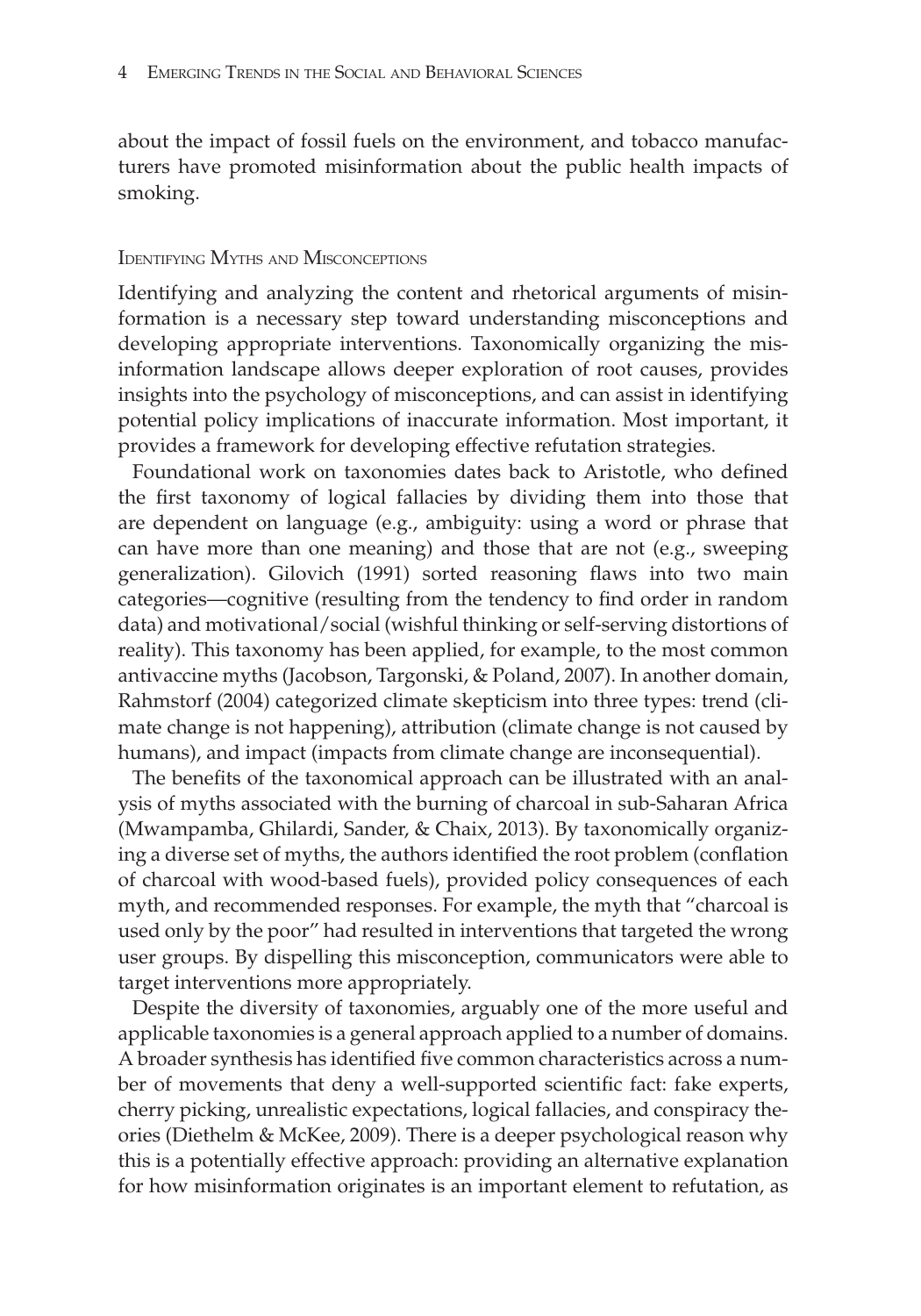explored in subsequent sections on retraction techniques. To understand why this is important, we need to examine the psychological challenges in reducing the influence of misinformation.

#### CHALLENGES IN RETRACTING MISINFORMATION

Misinformation is surprisingly resilient to correction or retraction. In some cases, refutations have actually reinforced misconceptions. Such ironic reinforcements of false information are known as "backfire" or "boomerang" effects. Even when corrections do not backfire, people often cling to misinformation in the face of a retraction, a phenomenon known as the Continued Influence Effect.

In a commonly used experimental design, participants are presented with a news report that describes an unfolding event, such as a fire or a robbery. A critical piece of information (e.g., the cause of the fire) is provided but later retracted (i.e., the earlier information is identified as being incorrect). People's reliance on the retracted information is then measured with inference questions (e.g., "why was there so much smoke?"). Studies using this paradigm show that retractions rarely have the intended effect of eliminating reliance on misinformation, even when participants remember the retraction. People draw inferences from the same discredited information whose correction they explicitly acknowledge.

One explanation of the lingering effects of misinformation invokes the notion that people build mental models of unfolding events. If a central piece of the model is invalidated, people are left with a gap in their model, while the invalidated piece of information remains accessible in memory. When questioned about the event, people often use the still readily available misinformation rather than acknowledge the gap in their understanding.

There are several cases in which attempts to correct misinformation have been shown to actually reinforce them. For example, in an experiment where people were exposed to health claims that were either labeled valid or invalid, after a delay of 3 days, older people classified 40% of repeatedly encountered invalid claims as valid. This represents one instance of the "familiarity backfire effect," when refutations make a myth more familiar.

There is also suggestive evidence that refutations may backfire when they become too complex, an effect described as an "overkill backfire effect." For example, researchers have found that asking people to generate a few arguments for why their belief may be wrong was successful in changing a belief, whereas generating *many* counterarguments reinforced the belief. People generally prefer simple explanations over complicated ones, and hence when it comes to refutations, less might sometimes be more.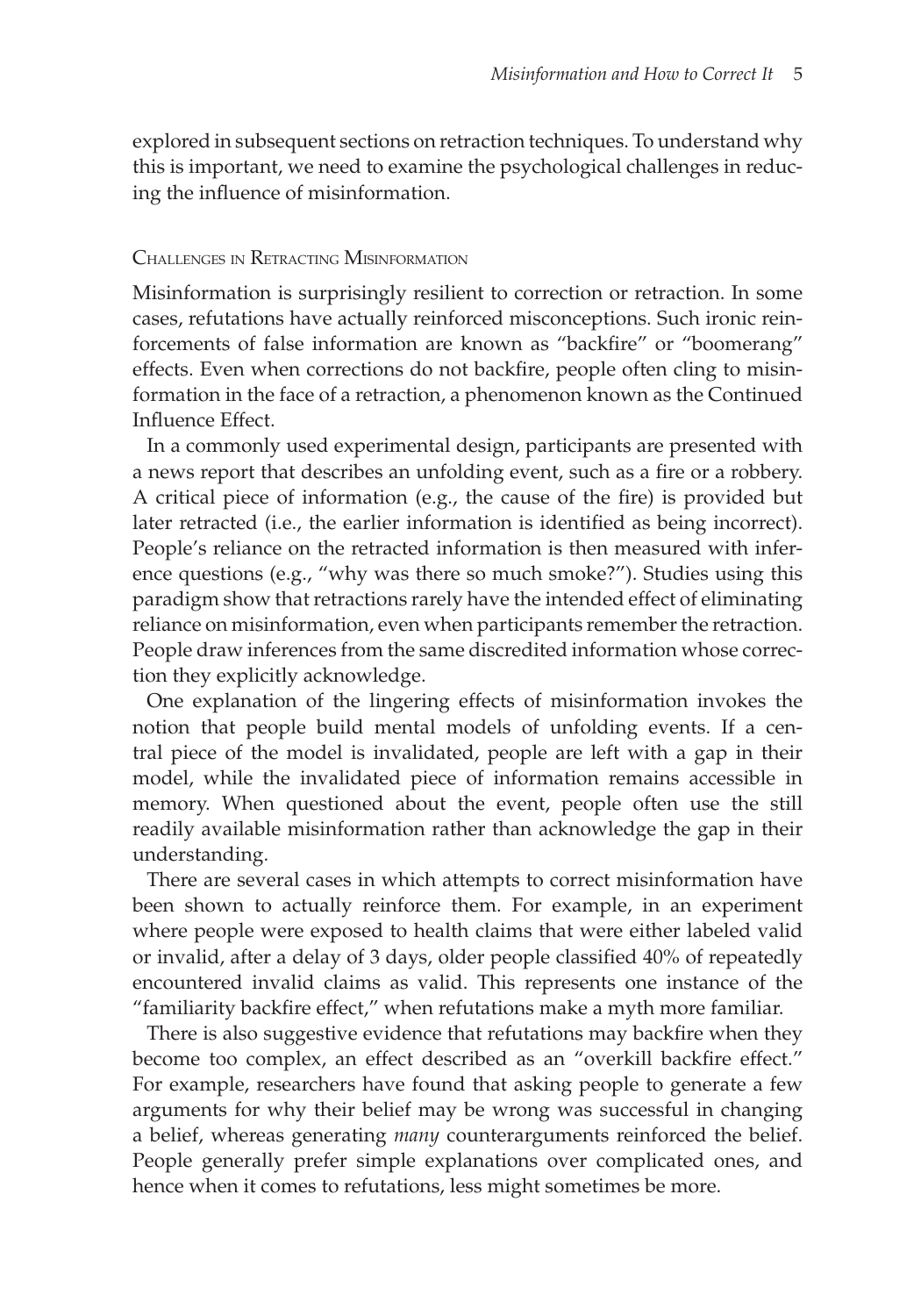#### SUCCESSFUL RETRACTION TECHNIQUES

Three techniques have been identified to date that can make retractions of misinformation more effective. First, reliance of misinformation can be reduced if people are explicitly warned about possibly being misinformed at the outset. Advanced warnings put the person cognitively on-guard so they are less likely to be influenced by the misinformation.

Second, retractions are more effective if they are repeated or strengthened. Especially if misinformation is encoded strongly, repeating the retraction helps reduce the misinformation effect although it does not necessarily eliminate it. However, strengthening of the initial misinformation seems to have a stronger *negative* effect than strengthening of the retraction has a *positive* effect. This unfortunate asymmetry results in an unlevel playing field, with a seemingly natural advantage ceded to initially encoded misinformation.

Third, corrections should provide an alternative explanation that fills the gap created by the retraction. An effective alternative explanation is plausible, it explains the causal chains in the initial report, it explains why the misinformation was initially thought to be correct, and it explains the motivation behind the misinformation. An effective alternative explanation is also simpler (or at least not more complicated) than the misinformation.

#### ADDRESSING MISCONCEPTIONS IN EDUCATION

A key element of education is conceptual change, a large part of which involves the correction of misconceptions. This is all the more important as misconceptions can interfere with new learning. For these reasons, educators seek to address misconceptions despite the inherent risks associated with ineffective or backfiring retractions.

Fortunately, there is a growing literature on the explicit refutation of misinformation as an educational tool. A number of studies have explored the effectiveness of different classroom interventions designed to reduce misconceptions. Thorough evidence-based refutations were found to be significantly more effective than nonrefutational lessons (Guzzetti, Snyder, Glass, & Gamas, 1993). That is, in refutation-style lectures, misconceptions were first activated and then immediately countered with accurate information. Nonrefutational lectures, by contrast, would teach the accurate information without any reference to the misconceptions. The former was found to be far more effective.

Refutation in the classroom can be an opportunity to foster critical thinking, encouraging students to skeptically assess empirical evidence and draw valid conclusions from the evidence. Use of multimedia in combination with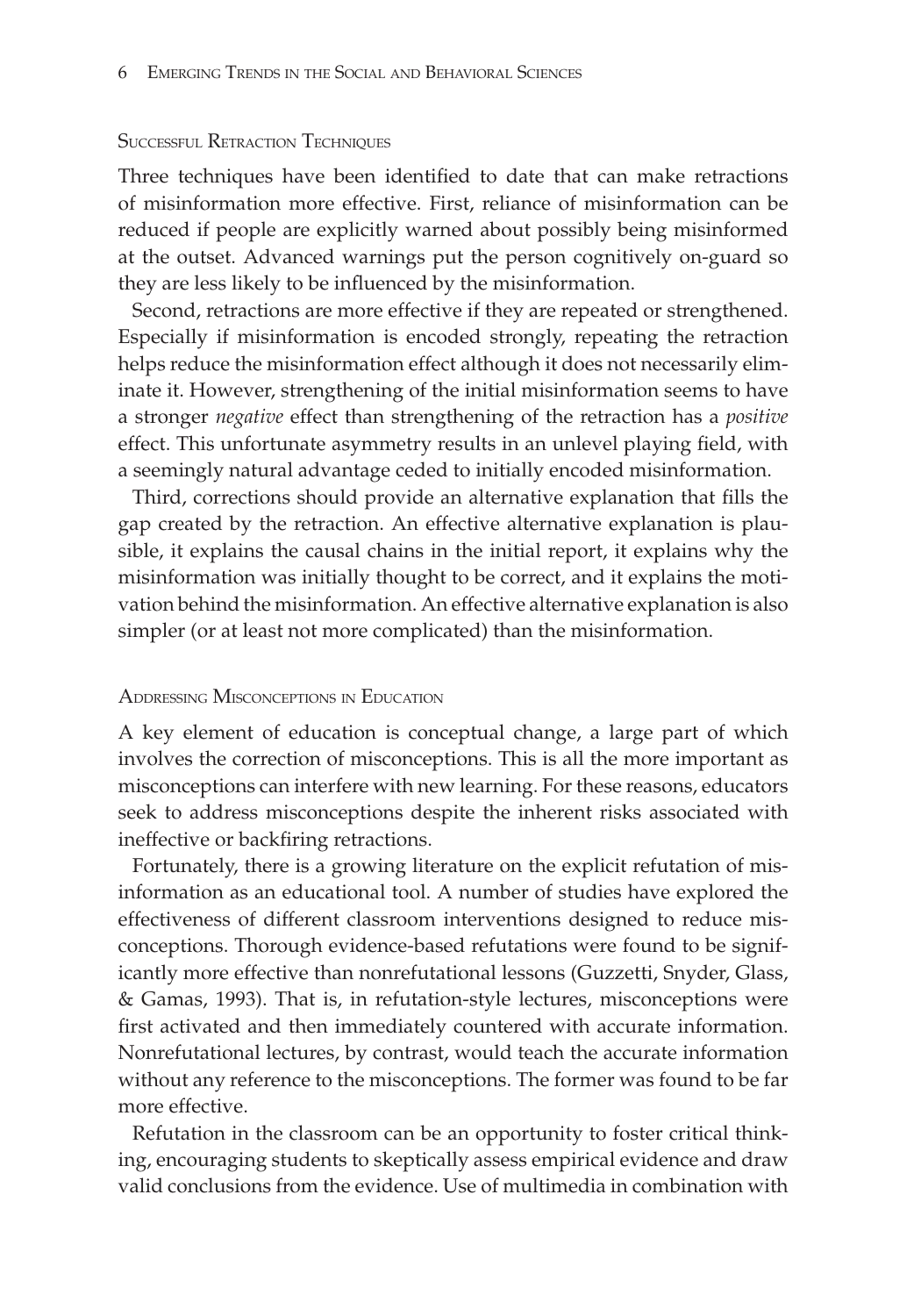refutational formats has shown to be more effective than standard lecture formats in reducing physics misconceptions (see Ecker, Swire, & Lewandowsky, 2014, for a review).

Thus, while there is a danger of a familiarity backfire effect by familiarizing students with misconceptions, this research demonstrates that activating myths followed by immediate refutations—combining a retraction with a detailed explanation—can be an effective way to induce conceptual change.

# CUTTING-EDGE RESEARCH

Research into misinformation has recently extended into other disciplines. Computer scientists have developed models to simulate the spread of misinformation and detect disinformation in real time. Cognitive scientists are investigating the role of attitudes and worldviews in accentuating the persistence of misinformation.

## COMPUTER SCIENCE AND MISINFORMATION

When Charles Spurgeon quipped in 1859 that "a lie will go round the world while truth is pulling its boots on," he could scarcely have imagined the speed with which information is exchanged in the Twitter age. Spam is one form of misinformation and is often posted on social media sites such as Twitter. While moderators seek to quickly remove spam URLs, tweets are viewed with such speed that over 90% of visitors will have viewed a spam tweet before the link could be removed.

Computer science provides tools that can illuminate the nature and reach of misinformation. For example, a content analysis of 1000 Twitter status updates matching terms such as "cold + antibiotics" was used to explore misconceptions related to antibiotics. Tweets demonstrating misunderstanding or misuse of antibiotics were found to reach 172,571 followers. Conversely, health providers are being encouraged to use social networks to communicate with patients and people seeking health information.

Computer scientists are developing algorithms that can identify intentionally disseminated misinformation in real time. There are a series of cognitive, psychological, and emotional cues associated with false intent that make it possible to automatically detect misinformation without having to rely on domain knowledge. Software such as a Linguistic Pattern Analyzer can be programmed to scan linguistic patterns to detect disinformation and locate the sources (Mack, Eick, & Clark, 2007).

For example, one form of misinformation gaining prominence in recent years is deceptive opinion spam, such as fictitious consumer reviews written to appear authentic. Deceptive text can be automatically detected using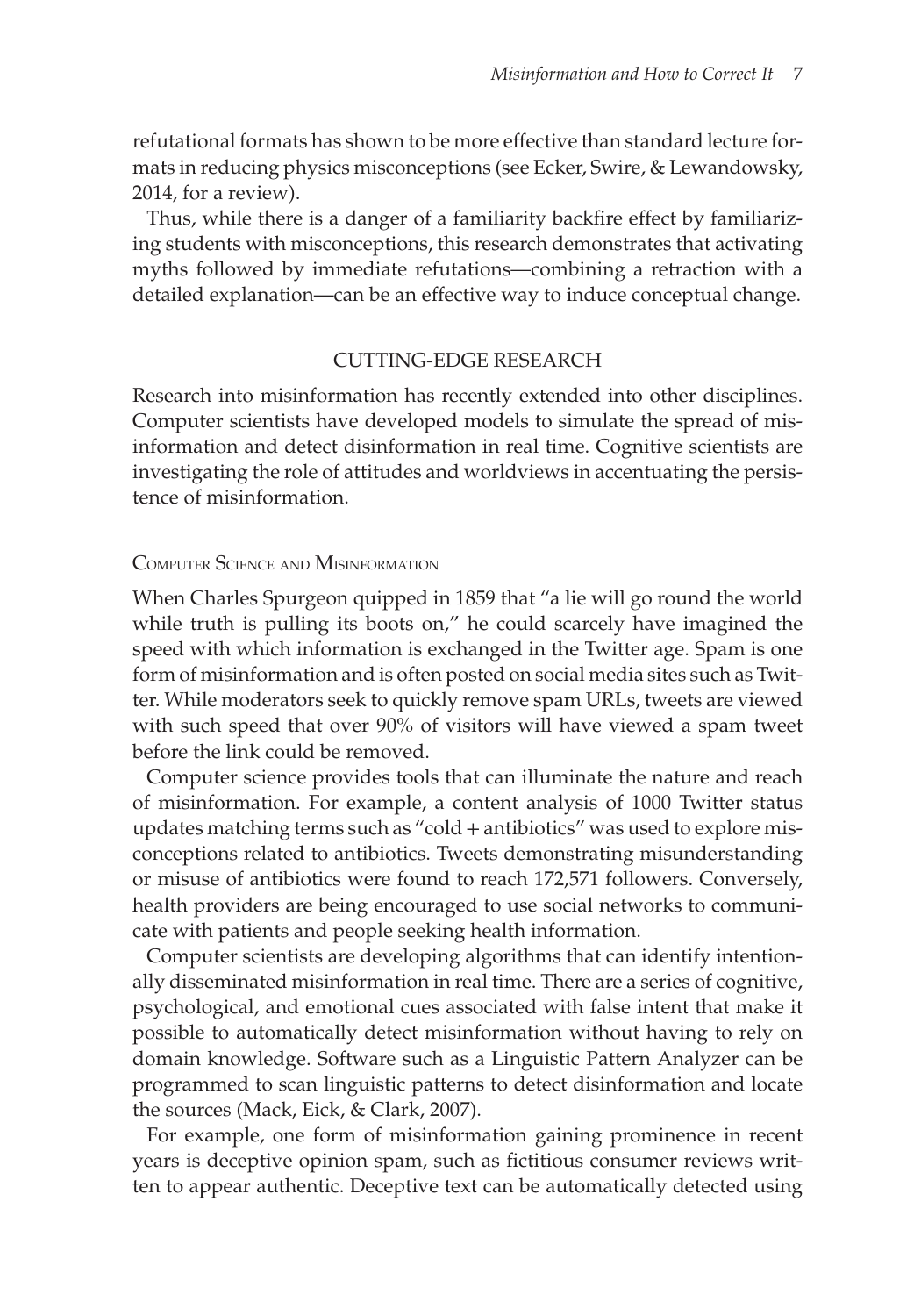a combination of text categorization, classifiers and psycholinguistic deception, and has been found to accurately detect nearly 90% of deceptive opinion spam (Ott, Choi, Cardie, & Hancock, 2011). This outperforms most human judges.

Social network analysis allows researchers to simulate the spread of misinformation through a network with a model adopting traits similar to the spread of a disease across a population. This approach also allows researchers to model ways to limit the spread of misinformation. For example, researchers can simulate how one might select a small number of "early adopters" in a network in order to trigger the spread of positive information, minimizing the number of people who adopt negative information. Social network algorithms can compute which nodes in a network are most effective in blocking negative influences (Nguyen *et al*., 2012).

An exciting new area of research is the incorporation of other disciplines into computer science. Social network analysis typically considers who is connected to whom to determine how information diffuses through a network. However, one must also consider the cultural values of the people in the network and the relevance of the misinformation to their values. This is particularly important when culturally relevant information disseminates through a network. It turns out that research into the role of cultural values and worldview has taken center stage in advancing our understanding of how people process misinformation and react to retractions.

## THE ROLE OF CULTURAL VALUES AND WORLDVIEW

Worldviews and ideology have been shown to influence basic cognitive processes and shape attitude formation. For example, conservatives pay more attention to negative information (e.g., threatening or antisocial behavior) compared to liberals. This causes conservatives to place more weight on negative behavior of numerically smaller groups, which may explain why conservatives are more likely to form negative attitudes toward social minorities.

Research is also revealing a strong role of worldview in how people process and retain misinformation. For example, Democrats are more likely to believe statements underplaying the risks of higher oil prices, whereas Republicans are more likely to believe myths concerning President Obama's birthplace.

Similarly, retractions of politically relevant misperceptions were found effective only if the retraction supported the person's political orientation. However, when the retraction conflicted with a person's ideology, a "worldview backfire effect" was sometimes observed where the retraction caused stronger adherence to the misinformation. For example, correcting the misconception that President G. W. Bush's tax cuts in the 2000s increased government revenue led to a backfire effect among Republican participants.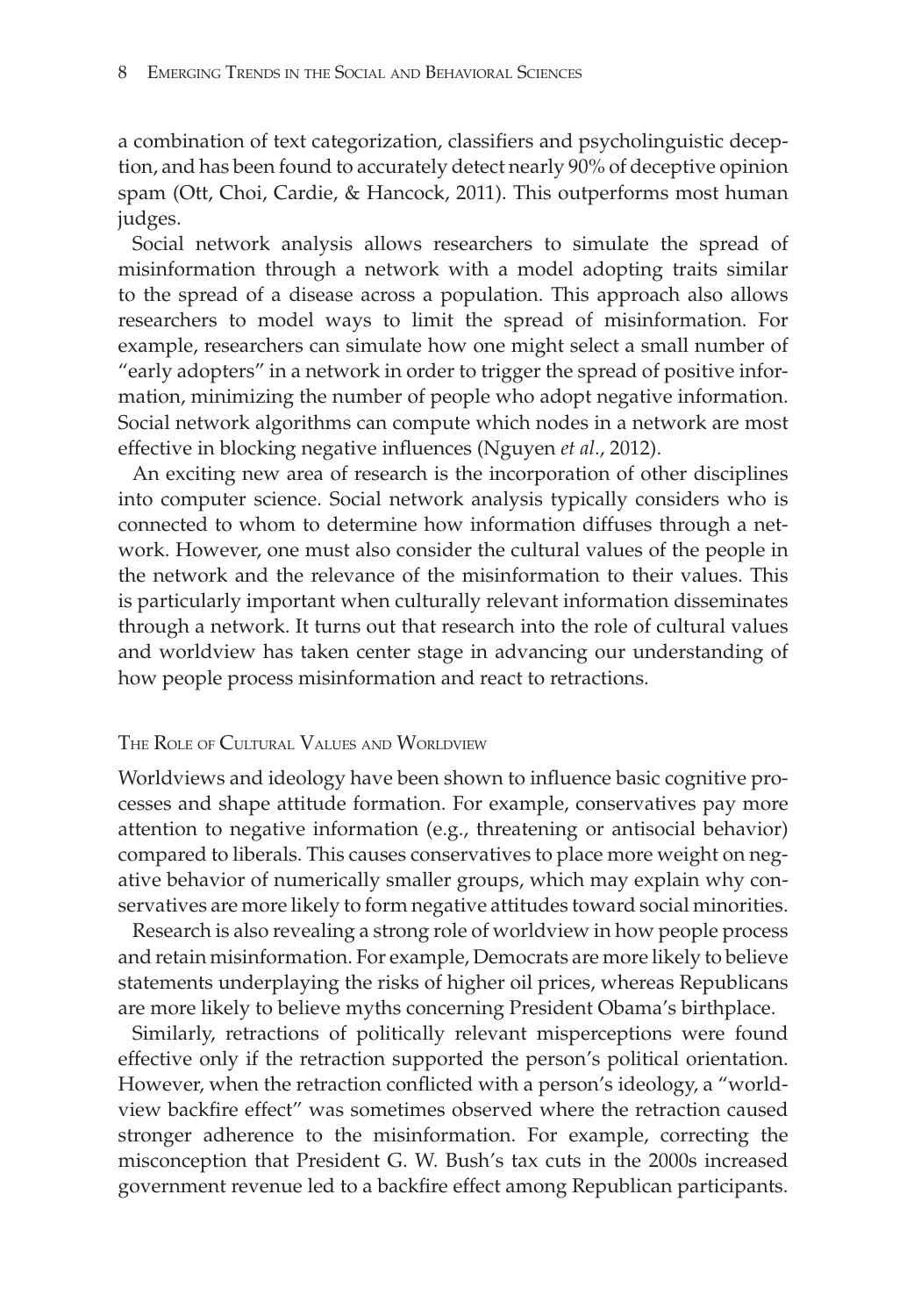When confronted with information compellingly debunking a preexisting belief, only a minute proportion of people—2% of participants in one study—explicitly acknowledged their beliefs were mistaken. The majority of people, however, displayed some form of motivated reasoning by counterarguing against the refutation. This is consistent with other research into "motivated skepticism," which shows participants expressing active skepticism to worldview-incongruent information. The most intransigent people engage in a strategy termed "disputing rationality": insisting on one's right to an opinion without it being supported by factual reasoning.

Associated with the worldview backfire effect is a phenomenon known as belief polarization. This occurs when the same information results in people with contrasting prior beliefs to update their beliefs in opposite directions. For example, when presented with supporting and opposing information about the death penalty, participants rated arguments that confirmed their own beliefs to be more convincing and consequently strengthened prior beliefs. Polarization is also observed across education levels concerning views on climate change or beliefs that President Obama is a Muslim.

This summary of worldview effects demonstrates how preexisting attitudes and beliefs can affect the processing of misinformation and its retraction. In our view, it is the motivated reasoning fueled by worldviews that presents the main obstacle to efficient debiasing, and hence the greatest challenge for future research into misinformation.

#### KEY ISSUES FOR FUTURE RESEARCH

#### **WORLDVIEW**

There is a need for further research into interventions that reduce the biasing influence of worldview. Ecker, Lewandowsky, Fenton, and Martin (2014) argued that worldview will have a strong influence on the acceptance of counterattitudinal retractions only if accepting the retraction requires a change in attitudes. In other words, the worldview backfire effect may not be ubiquitous, and counterattitudinal retractions will be (relatively) effective as long as a person can accommodate the retraction within their more general belief framework. For example, an ethnically prejudiced person could readily accept that a particular crime was *not* committed by an immigrant but still believe that most immigrants are criminals. In contrast, for a Republican it would actually require some shift in attitude toward President Bush to acknowledge that his tax cuts were ineffective and his claims to the contrary were incorrect.

Furthermore, Ecker *et al*. (2014) proposed that part of the empirical discrepancy regarding worldview effects may lie in the difficulty of measuring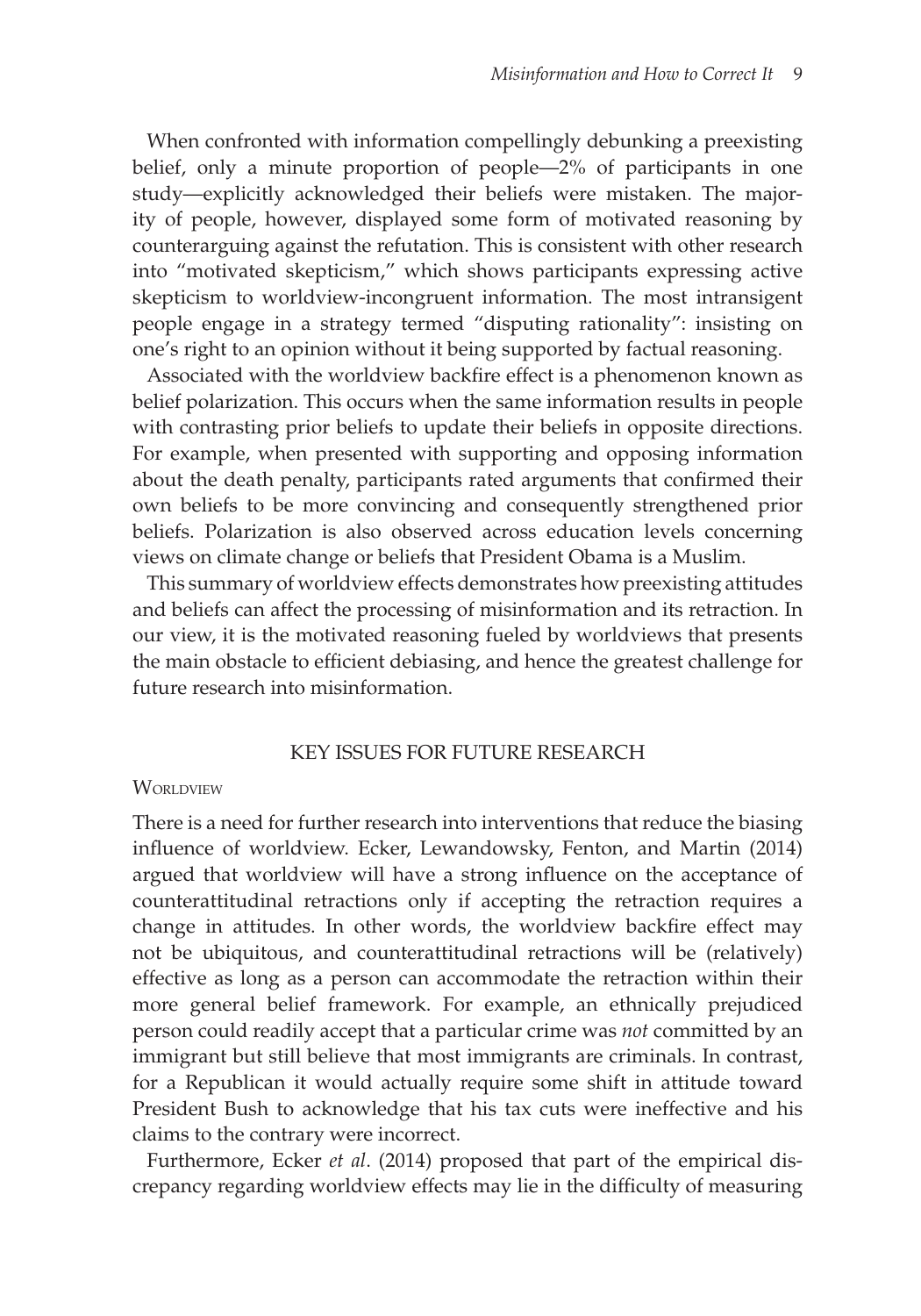beliefs. That is, under some circumstances people may change their underlying attitudes but not acknowledge that change in order to "save face." Worldview backfire effects could then occur when people overcompensate, that is, explicitly state that their belief has grown stronger when (or because) in fact it has decreased.

Some preliminary research indicates that the source of the retraction is important; for example, corrections of the death-panel myth were effective among Republicans primarily when communicated by a Republican politician. "Cultural cognition" theory shows that framing information in worldview-consonant terms can effect positive belief change. For example, opponents of climate science respond more positively if climate action is presented as a business opportunity for the nuclear industry rather than a regulatory burden involving emission cuts. Even simple wording changes such as "carbon offset" instead of "carbon tax" has a positive effect among Republicans whose values are challenged by the word "tax."

One of the underlying cognitive processes that distinguish conservatives from liberals is an emphasis on different moral principles, with liberals placing more value on harm prevention and equality. Thus, liberals view the environment in moral terms, whereas conservatives do not. Research has shown that the effect of ideology on environmental views can be neutralized by reframing pro-environmental rhetoric in terms of purity, a moral value highly emphasized by conservatives (Feinberg & Willer, 2013). Exploring the role of moral intuitions in framing politically charged issues is an area of future research.

An alternative approach to this kind of "worldview-affirmation" is self-affirmation. In one study, participants were asked to write about a time they felt good about themselves because they acted on an important personal value. Self-affirmed people were more receptive to messages that threatened their worldviews. Likewise, reminding people of the diversity of attitudes in their frame of reference can make them more open to consider counterattitudinal information (Levitan & Visser, 2008).

While these avenues to reduce worldview-associated biases in information processing are worth pursuing, some researchers have also argued that the effects of worldview are so difficult to overcome that approaches to target behavior-change directly, bypassing attitude and belief change, are more promising. These approaches include the creation of choice architectures, such as "opt-out" rather than "opt-in" organ donation schemes, and the use of government-controlled taxation or financial incentives. For example, using taxes to raise the price of alcohol has been shown to be an effective means of reducing drinking (Wagenaar, Salois, & Komro, 2009).

More research is required on experimentally testing different refutation structures, and more work is needed to create a solid empirical database on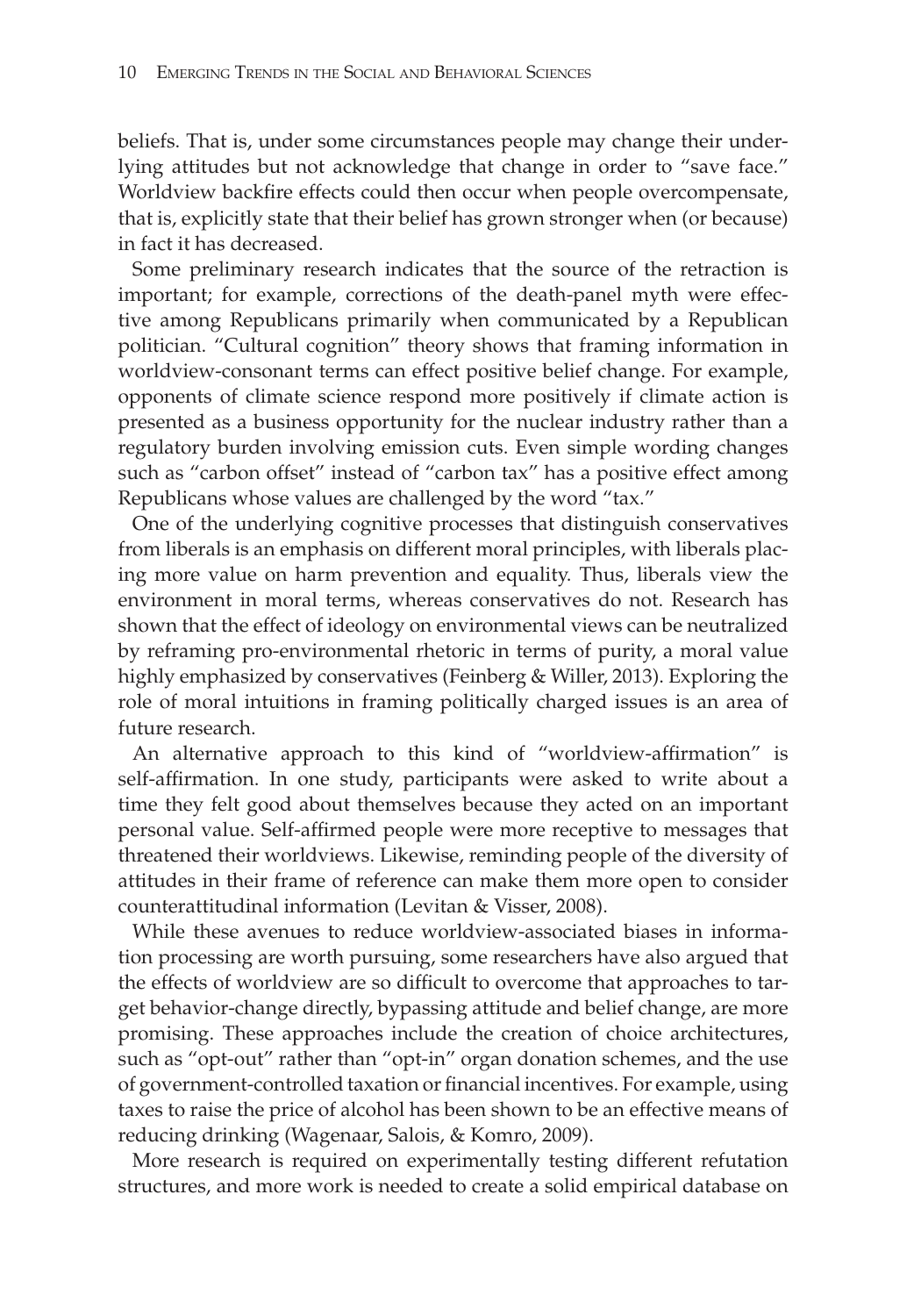which to base recommendations. For example, evidence for the familiarity backfire effect in young adults is somewhat mixed, so further research could clarify its boundary conditions. Existing studies finding an overkill backfire effect were based on asking participants to generate a small or large number of counterarguments, but an examination more applicable to real-world situations would involve presenting prewritten counterarguments to experimentally measure the relative impact of different refutation formats. Future research should explore under what conditions the overkill backfire effect and familiarity backfire effects arise, and it should clarify the role of expertise and trustworthiness of the source of the refutation.

There is much potential in the interdisciplinary approach of integrating psychological research with other disciplines. Experimental clarification is needed concerning the conditions under which the refutation of misconceptions can be expected to be beneficial for educational purposes, as reviewed earlier, and when refutations run the risk of producing a familiarity backfire effect. Similarly, integrating psychology with computer science presents exciting opportunities to respond to misinformation in innovative new ways.

## FUTURE TRENDS IN COMPUTER SCIENCE AND MISINFORMATION

Social network analysis offers the opportunity to investigate how misinformation propagates through a network and offers methods to reduce the spread of misinformation across a network. This research can lead to the development of tools that permit investigation into how misinformation propagates and persists through social networks. Potentially, this may lead to practical applications that facilitate the neutralization of or "inoculation" against misinformation by identifying influential members of a network to efficiently disseminate accurate information. This approach is of particular interest, given that it has been shown that the effectiveness of misinformation campaigns can be reduced through preemptive inoculation (Pfau, Haigh, Sims, & Wigley, 2007).

As seen in the previous section, cultural values and worldview play a significant role in how people retain misinformation. A further area of future research is the incorporation of other disciplines such as psychology into social network analysis. One approach takes into account the impact of cultural values, as culturally relevant information disseminates through a network (Yeaman, Schick, & Lehmann, 2012). Another interesting method is the combination of social network analysis with social and psychological characteristics of people. An example is the combination of an agent-based model employing an iterative learning process (where people repeatedly receive information and gradually update their beliefs) with social network analysis to determine how nodes (e.g., people) in a social network would be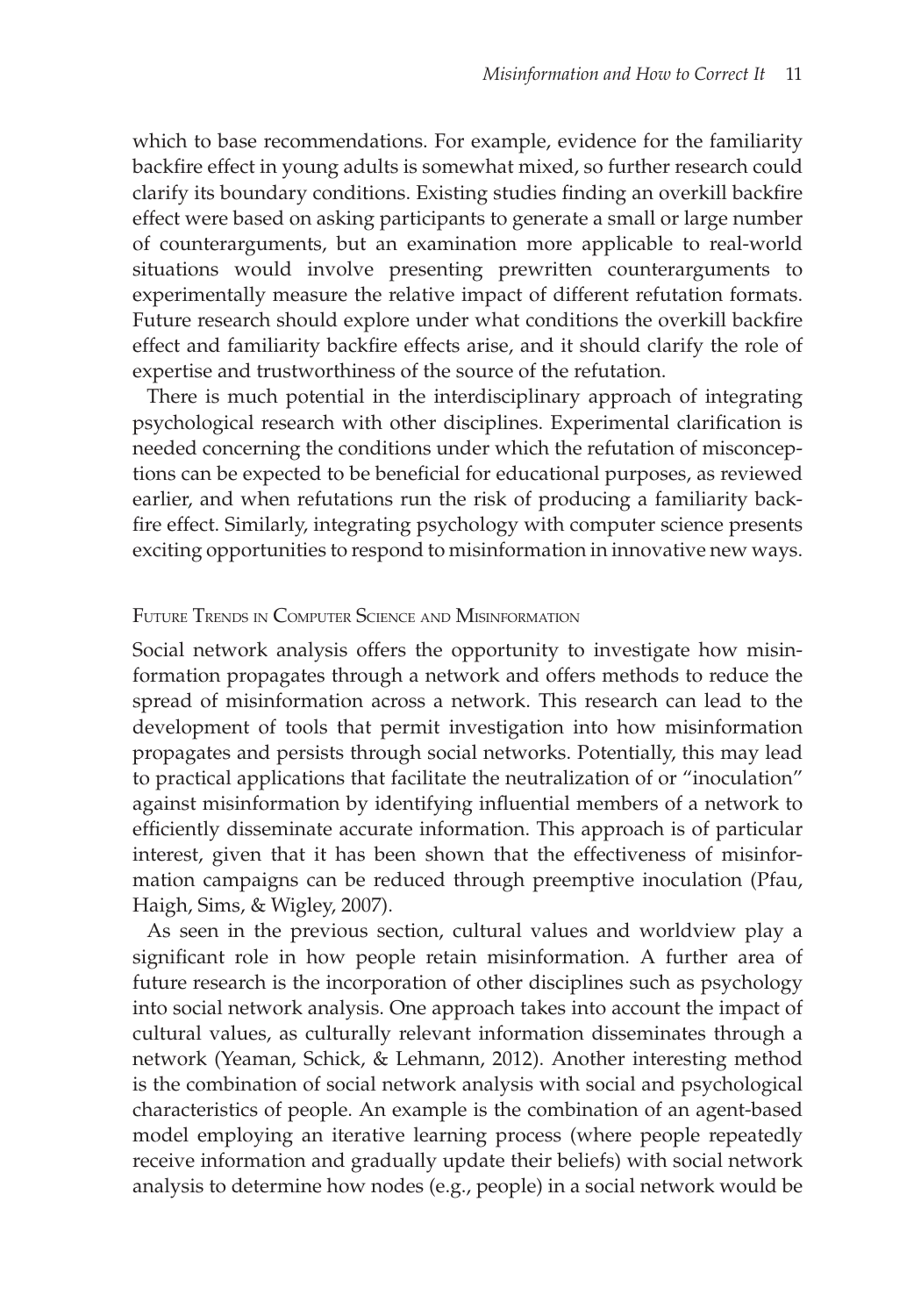influenced by the spread of misinformation through the network (Monakhov *et al*., 2012).

An area of future research is the development of more sophisticated and accurate tools that can detect and respond to online misinformation. An example of such a tool is *Truthy*, a system originally designed to detect orchestrated misinformation campaigns on Twitter. Similarly, the browser extension *Dispute Finder* examines text on a webpage, and drawing upon a database of known disputed claims highlights disputed information. The advantage of this approach is that tagging misinformation as false at the time of initial encoding reduces the likelihood that the misinformation shows persistence. Research should also measure the effectiveness of these tools, particularly across different demographics, to determine how the effectiveness of such interventions may vary for people of different worldview or background.

The practice of automatically detecting and responding to misinformation does come with risks. One experiment that issued real-time corrections of political misinformation found that the corrections had a positive effect for people whose attitudes were predisposed against the misinformation. However, the real-time correction was less effective than a delayed correction among those whose political beliefs were threatened by the correction (Garrett & Weeks, 2013). One approach to mitigate this risk would be to couch corrections in positive terms.

# UNDERSTANDING AND FORMALIZING MISPERCEPTIONS

To design appropriate intervention strategies, researchers need to identify which misconceptions are most prevalent. A survey of climate views adopting Rahmstorf's (2004) "trend/attribution/impact" taxonomy found that different types of skepticism are strongly interrelated (Poortinga, Spence, Whitmarsh, Capstick, & Pidgeon, 2011): those who were skeptical about one aspect of climate change (e.g., attribution skepticism, i.e., skepticism that humans are causing climate change) were more likely to be skeptical about other aspects of climate change (e.g., trend skepticism, or skepticism that climate change is occurring). Understanding that it is a minority of people holding all kinds of misconceptions (rather than many people holding different, singular misconceptions) is clearly informative for both intervention strategies and policy implementation.

While taxonomies classify misperceptions into hierarchical categories, another method of formalizing misinformation is the development of ontologies. These involve defining a set of properties for specific myths or misperceptions (e.g., motivation, type, channel, profile of misinformer). The Web Ontology Language is a standard for defining ontologies and has been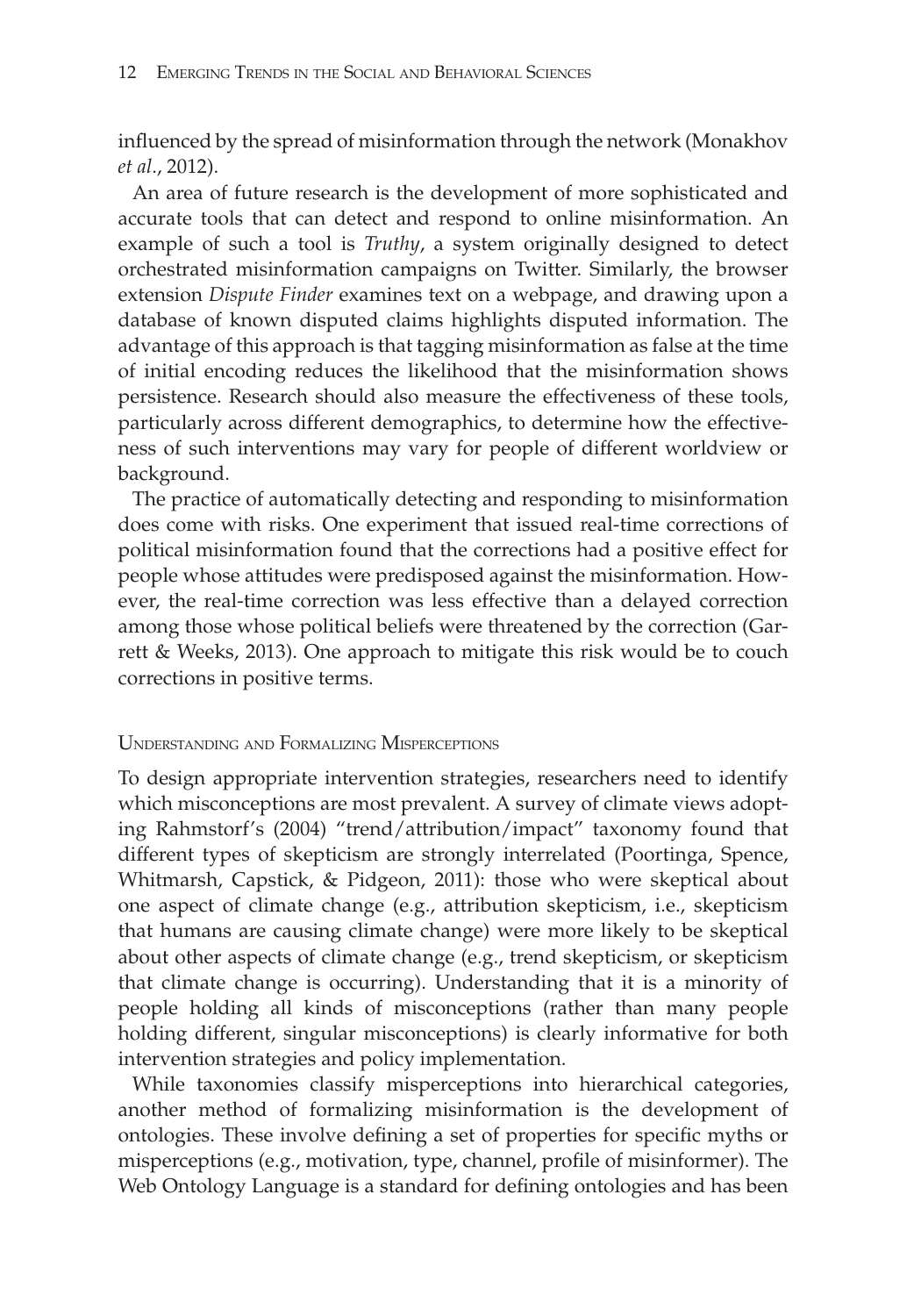used to develop a digital misinformation library (Zhou & Zhang, 2007). Such a library can be used to increase public awareness of misinformation and be imported into algorithms that automatically detect patterns of misinformation.

In conclusion, the combined contribution of information and computer science to misinformation research is a clear demonstration of the importance of a multidisciplinary approach to understanding and refuting misinformation. More broadly, the integration of psychological, political, and computer science offers the potential of implementing the insights of cognitive science in practical, real-world applications.

### REFERENCES

- Diethelm, P., & McKee, M. (2009). Denialism: What is it and how should scientists respond? *European Journal of Public Health*, *19*, 2–4.
- Ecker, U. K. H., Lewandowsky, S., Fenton, O., & Martin, K. (2014). Do people keep believing because they want to? Pre-existing attitudes and the continued influence of misinformation. *Memory & Cognition, 42*, 292–304.
- Ecker, U. K. H., Swire, B., & Lewandowsky, S. (2014). Correcting misinformation—A challenge for education and cognitive science. In D. N. Rapp & J. L. G. Braasch (Eds.), *Processing inaccurate information: Theoretical and applied perspectives from cognitive science and the educational sciences* (pp. 13–38). Cambridge, MA: MIT Press.
- Feinberg, M., & Willer, R. (2013). The moral roots of environmental attitudes. *Psychological science*, *24*(1), 56–62.
- Garrett, R. K., & Weeks, B. E. (2013, February). The promise and peril of real-time corrections to political misperceptions. In *Proceedings of the 2013 conference on Computer supported cooperative work* (pp. 1047–1058). San Antonio, Texas: ACM.
- Gilovich, T. D. (1991). *How we know what is not so: the fallibility of human reason in everyday life?* New York, NY: The Free Press.
- Guzzetti, B. J., Snyder, T. E., Glass, G. V., & Gamas, W. S. (1993). Promoting conceptual change in science: A comparative meta-analysis of instructional interventions from reading education and science education. *Reading Research Quarterly*, 117–159.
- Jacobson, R. M., Targonski, P. V., & Poland, G. A. (2007). A taxonomy of reasoning flaws in the anti-vaccine movement. *Vaccine*, *25*(16), 3146–3152.
- Levitan, L. C., & Visser, P. S. (2008). The impact of the social context on resistance to persuasion: Effortful versus effortless responses to counter-attitudinal information. *Journal of Experimental Social Psychology*, *44*, 640–649.
- Lewandowsky, S., Ecker, U. K. H., Seifert, C. M., Schwarz, N., & Cook, J. (2012). Misinformation and its correction: Continued influence and successful debiasing. *Psychological Science in the Public Interest*, *13*, 106–131.
- Mack, G. A., Eick, S. G., & Clark, M. A. (2007, March). Models of trust and disinformation in the open press from model-driven linguistic pattern analysis. In *Aerospace Conference, IEEE*, 1–12.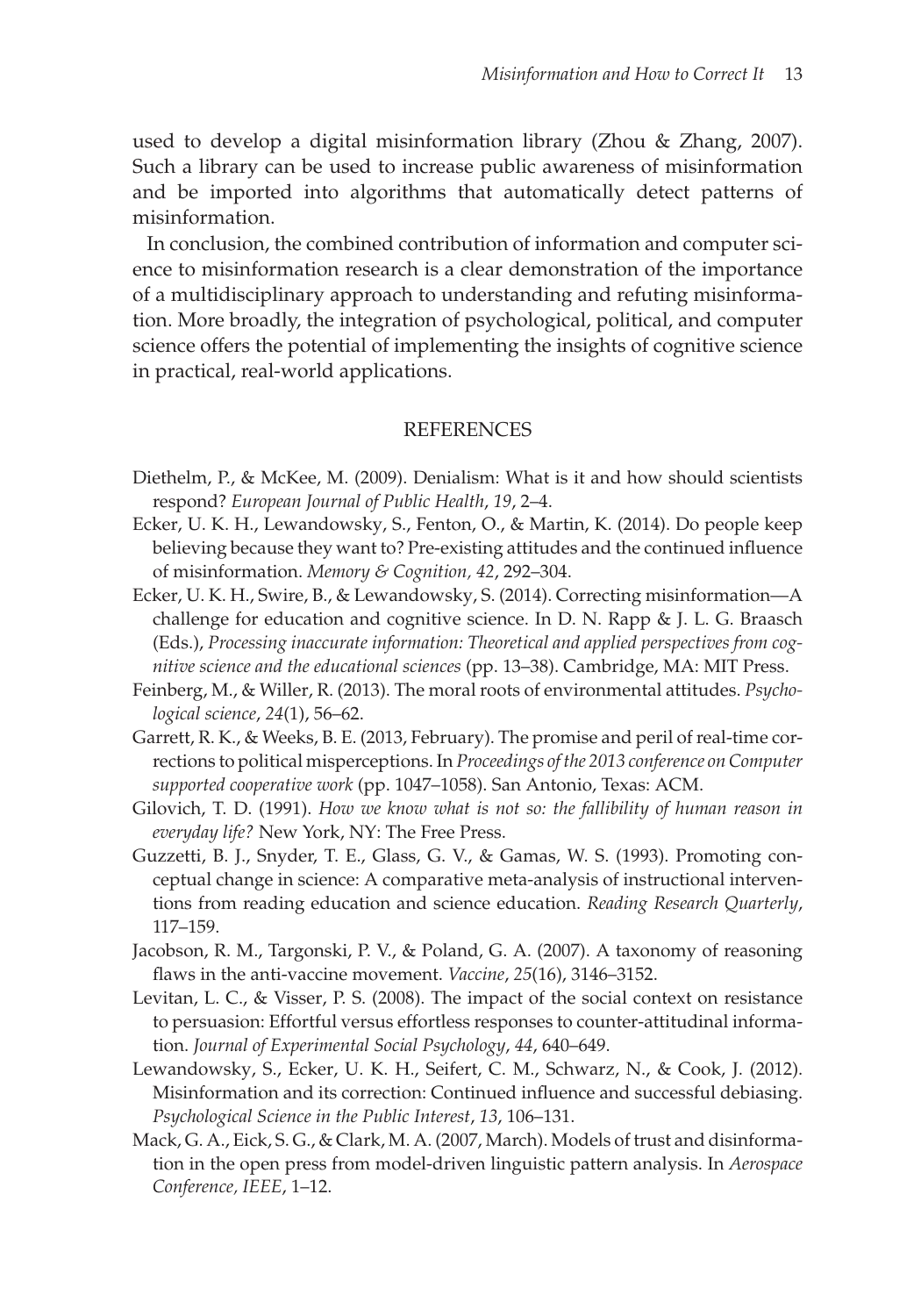- Monakhov, Y., Medvednikova, M., Abramov, K., Kostina, N., Malyshev, R., Oleg, M., & Semenova, I. (2012). Analytical model of misinformation of a social network node. *arXiv preprint arXiv:1212.0336*.
- Mwampamba, T. H., Ghilardi, A., Sander, K., & Chaix, K. J. (2013). Dispelling common misconceptions to improve attitudes and policy outlook on charcoal in developing countries. *Energy for Sustainable Development*, *17*, 75–85.
- Nguyen, T.H., Tsai, J., Jiang, A., Bowring, E., Maheswaran, R., & Tambe, M. (2012). Security games on social networks. In *2012 AAAI Fall Symposium Series*.
- Ott, M., Choi, Y., Cardie, C. and Hancock, J.T. (2011). Finding deceptive opinion spam by any stretch of the imagination. In Proceedings of the 49th Annual Meeting of the Association for Computational Linguistics: Human Language Technologies—Volume 1, Association for Computational Linguistics, 309–319.
- Pfau, M., Haigh, M. M., Sims, J., & Wigley, S. (2007). The influence of corporate front-group stealth campaigns. *Communication Research*, *34*, 73–99.
- Poortinga, W., Spence, A., Whitmarsh, L., Capstick, S., & Pidgeon, N. F. (2011). Uncertain climate: An investigation into public scepticism about anthropogenic climate change. *Global Environmental Change*, *21*(3), 1015–1024.
- Proctor, R. N. (2008). Agnotology: A missing term to describe the cultural production of ignorance (and its study). In R. N. Proctor & L. Schiebinger (Eds.), *Agnotology: The making and unmaking of ignorance* (pp. 1–33). Stanford, CA: Stanford University Press.
- Rahmstorf, S. (2004). The climate sceptics. Potsdam Institute for Climate Impact Research, Potsdam. Retrieved from http://www.pik-potsdam.de/news/publicevents/archiv/alter-net/former-ss/2006/programme/28-08.2006/rahmstorf/ literature/rahmstorf\_climate\_sceptics\_2004.pdf (accessed 19.03.13).
- Wagenaar, A. C., Salois, M. J., & Komro, K. A. (2009). Effects of beverage alcohol price and tax levels on drinking: A meta-analysis of 1003 estimates from 112 studies. *Addiction*, *104*, 179–190.
- Yeaman, S., Schick, A., & Lehmann, L. (2012). Social network architecture and the maintenance of deleterious cultural traits. *Journal of the Royal Society Interface*, *9*(70), 848–858.
- Zhou, L., & Zhang, D. (2007). An ontology-supported misinformation model: Toward a digital misinformation library. *Systems, Man and Cybernetics, Part A: Systems and Humans, IEEE Transactions on*, *37*(5), 804–813.

# FURTHER READING

Branch, G., Scott, E. C., & Rosenau, J. (2010). Dispatches from the evolution wars: shifting tactics and expanding battlefields. *Annual Review of Genomics and Human Genetics*, *11*, 317–338.

# JOHN COOK SHORT BIOGRAPHY

**John Cook** is the Research Fellow in Climate Change Communication at the Global Change Institute, University of Queensland. His research interests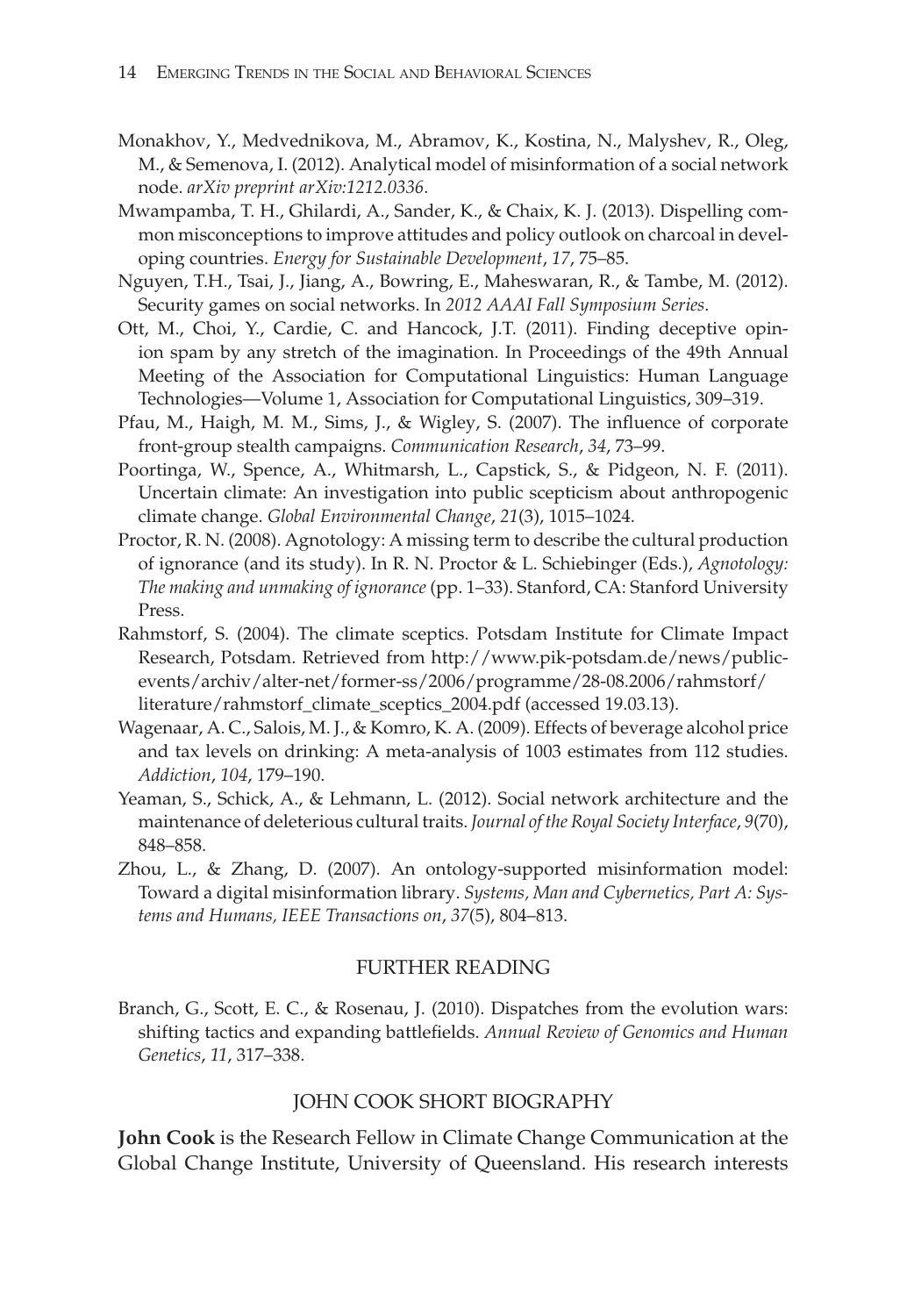include the biasing influence of worldview on how people process scientific information, the effectiveness of refutations in correcting misinformation, and the role of social media in public education. He coauthored the 2011 book *Climate Change Denial* with environmental scientist Haydn Washington and maintains the website Skeptical Science (www.skepticalscience.com), which won the 2011 Australian Museum Eureka Prize for Advancement of Climate Change Knowledge.

Personal webpage: http://www.skepticalscience.com/

Curriculum vitae: http:// www.skepticalscience.com/cv.php?u=1

Center for Advanced Study in the Behavioral Science:

http://www.casbs.org/

## ULLRICH ECKER SHORT BIOGRAPHY

**Ullrich Ecker**is an Australian Postdoctoral Fellow of the Australian Research Council and a Research Associate Professor at the University of Western Australia's School of Psychology. His research examines memory integration and memory-updating processes, and he has recently focused on the question of how and why people are continuously affected by information they know to be incorrect. He was recently awarded a research grant from the Australian Research Council to work on computational models of memory. Ecker received the University of Western Australia's Outstanding Young Investigator Award in 2011 and the Vice Chancellor's Mid-Career Research Award in 2014, as well as an award for Excellence in Coursework Teaching in 2012.

## STEPHAN LEWANDOWSKY SHORT BIOGRAPHY

Professor **Stephan Lewandowsky** is a cognitive scientist at the University of Bristol. He was an Australian Professorial Fellow from 2007 to 2012, and he received a Discovery Outstanding Researcher Award from the Australian Research Council in 2011. He held a Revesz Visiting Professorship at the University of Amsterdam in 2012. He received a Wolfson Research Merit Award from the Royal Society in 2013 upon moving to the UK. His research examines memory, decision making, and knowledge structures, with a particular emphasis on how people update information in memory. He has published over 140 scholarly articles, chapters, and books, including numerous papers on how people respond to corrections of misinformation (see www.cogsciwa.com for a complete list of scientific publications). He has also contributed numerous opinion pieces to global media outlets on issues related to climate-change skepticism and the coverage of science in the media. A complete list of his public essays can be found at

http://www.shapingtomorrowsworld.org/inthemedia.htm.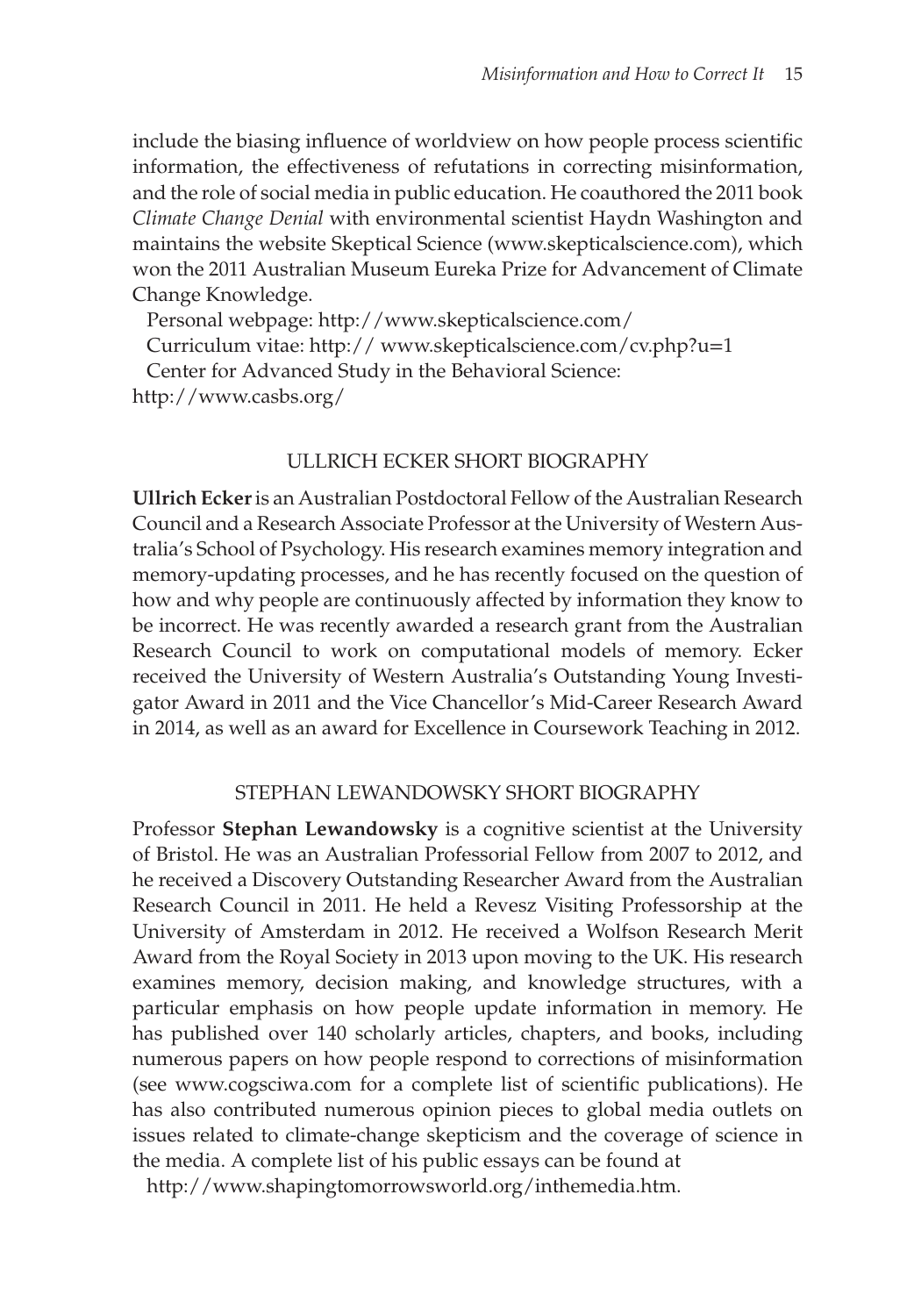# RELATED ESSAYS

To Flop Is Human: Inventing Better Scientific Approaches to Anticipating Failure *(Methods)*, Robert Boruch and Alan Ruby

Emerging Trends: Asset Pricing *(Economics)*, John Y. Campbell

Heuristic Decision Making *(Political Science)*, Edward G. Carmines and Nicholas J. D'Amico

Political Ideologies *(Political Science)*, Edward G. Carmines and Nicholas J. D'Amico

Culture and Cognition *(Sociology)*, Karen A. Cerulo

The Inherence Heuristic: Generating Everyday Explanations *(Psychology)*, Andrei Cimpian

Delusions *(Psychology)*, Max Coltheart

Applications of Selective Exposure and Attention to Information for Understanding Health and Health Disparities *(Psychology)*, Allison Earl and Christina Nisson

Insight *(Psychology)*, Brian Erickson and John Kounios

Cognitive Processes Involved in Stereotyping *(Psychology)*, Susan T. Fiske and Cydney H. Dupree

Controlling the Influence of Stereotypes on One's Thoughts *(Psychology)*, Patrick S. Forscher and Patricia G. Devine

Political Advertising *(Political Science)*, Erika Franklin Fowler

Multitasking *(Communications & Media)*, Matthew Irwin and Zheng Wang The Development of Social Trust *(Psychology)*, Vikram K. Jaswal and Marissa B. Drell

How Brief Social-Psychological Interventions Can Cause Enduring Effects *(Methods)*, Dushiyanthini (Toni) Kenthirarajah and Gregory M. Walton

Search and Learning in Markets *(Economics)*, Philipp Kircher

Concepts and Semantic Memory (*Psychology*), Barbara C. Malt

Implicit Attitude Measures *(Psychology)*, Gregory Mitchell and Philip E. Tetlock

Data Mining *(Methods)*, Gregg R. Murray and Anthony Scime

Heuristics: Tools for an Uncertain World *(Psychology)*, Hansjörg Neth and Gerd Gigerenzer

Retrieval-Based Learning: Research at the Interface between Cognitive Science and Education *(Psychology)*, Ludmila D. Nunes and Jeffrey D. Karpicke Emerging Trends in Culture and Concepts *(Psychology)*, Bethany Ojalehto and Douglas Medin

Cognitive Remediation in Schizophrenia *(Psychology)*, Clare Reeder and Til Wykes